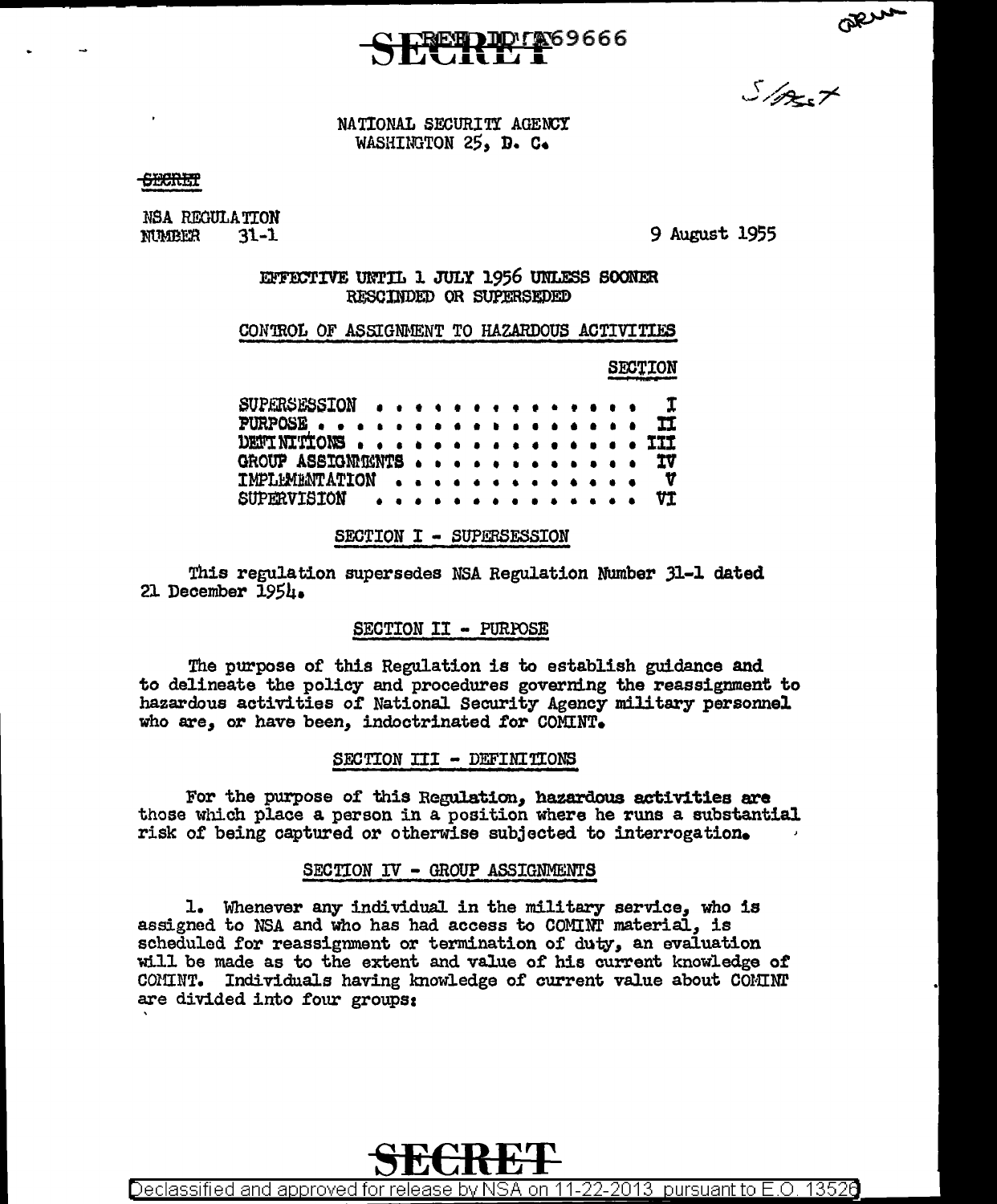# **PER69666**

**SECRET** 

NSA REGULATION NO, 31-1 **9 August 1955** 

 $\sim$   $\sim$ 

a. Group "A" - Producers of Category I COMINT who have no knowledge of other Categories are classified as Group "A". Personnel in this group may be assigned to hazardous activities on the recommendation of the Director, National Security Agency, to the parent service concerned.

b. Group "B" - Individuals who have knowledge of current value about Category II COMINT are classified as Group "B". Personnel in this group may be assigned to hazardous activities only after six months separation from such material.

c. Group "C" - Individuals, other than those specified in  $sub-paragnb\bar{d}$ . below, who have knowledge of current value about Category III COMINT, are classified as Group "C". Personnel in this group may be assigned to hazardous activities only after a separation *ot* one year or longer from this type of information.

d. Group "D" - Individuals with precise lmowledge of COMINT processing techniques, competence, or potential regarding the more sensitive Category III COMINT materials are classified as Group "D". Personnel in this group shall not be assigned to hazardous activities at any time.

2. Further delineation of the guides for categorization or groups may be found in USCIB Directive No. 7 of 16 May 1955·

## SECTION V - IMPIEMENTATION

1. Policy - When an individual in the military service is scheduled for release from NSA for reassignment, suitable recommendations with regard to limitations on assignment to hazardous activities will be made to the parent service.

## 2. Responsibility and Procedures:

a. The Chief, Security Division, is responsible for insuring that a report with appropriate recommendations as to limitations on assignment to hazardous duty is made to the parent service. Such a report shall be made in sufficient time to permit the information to be utilized in the preparation of orders.

b. The Chief, Personnel Division, is responsible for forwarding monthly to the Chiefs of Staff Elements and of Major Operating Elements concerned a machine roster.(RCS-NOA-245 Revised 5 Apr 55) listing those individuals who will complete their NSA tour or Estimated Tour of Service seven months subsequent to the current month. Two copies of this machine run will be returned to the Personnel Division not later than the first working day of" the following calendar month and will indicate the following: